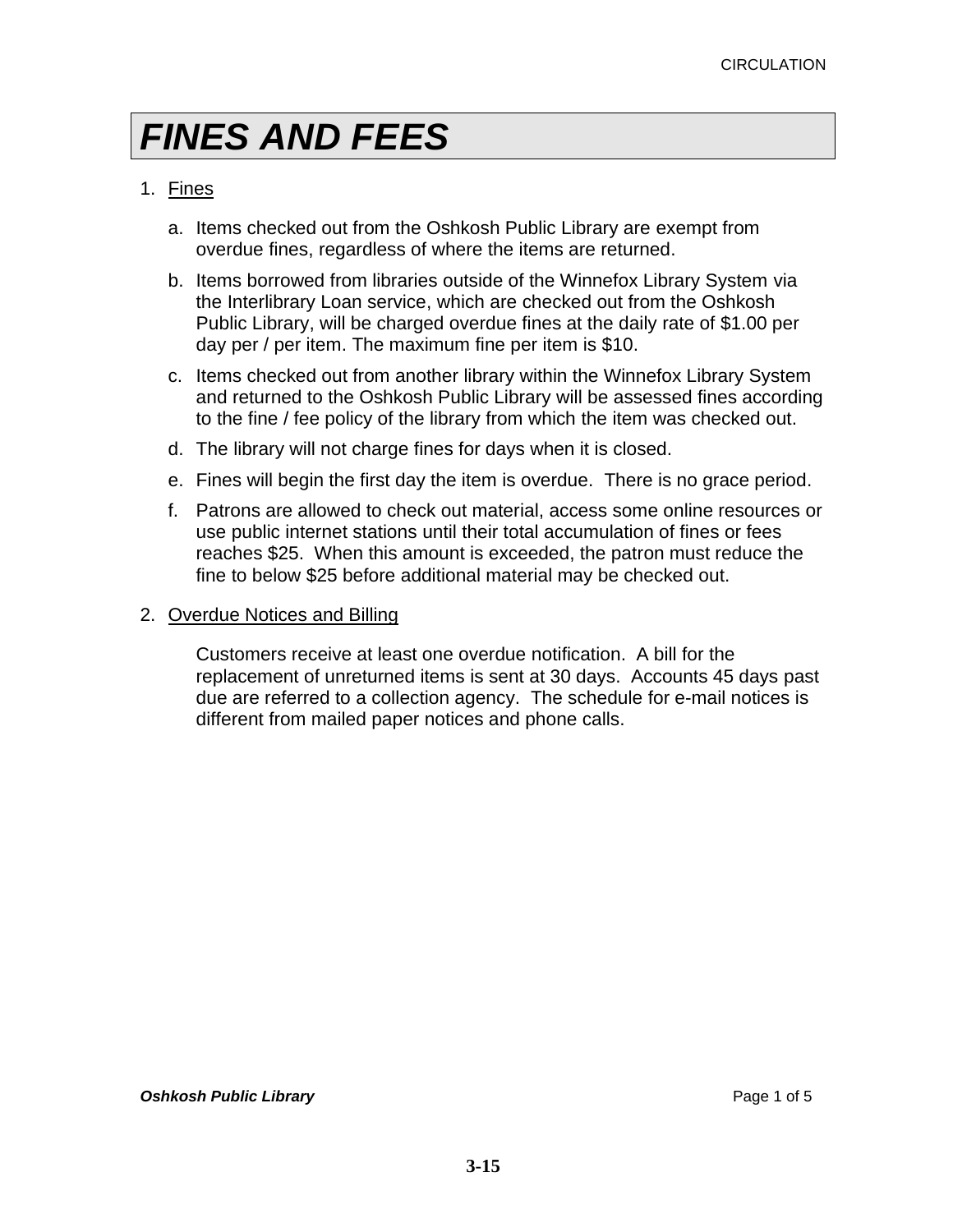### 3. Lost Materials Fees

Patrons are responsible for all material checked out on their library card before the card is reported lost or stolen.

In the event of lost or damaged materials, library users will be assessed the actual price as assigned in the lost-item record. If no price information is assigned, library users will be charged standard replacement prices for library items that are lost or damaged beyond repair.

| <b>Item Type</b>  | <b>Description</b>               | <b>Default</b> |
|-------------------|----------------------------------|----------------|
|                   |                                  | <b>Price</b>   |
| AV                | Audio-visual                     | \$60           |
| <b>AV-EQUIP</b>   | Audio-visual equipment           | \$50           |
| <b>BOOK</b>       | <b>Book</b>                      | \$20           |
| <b>BOOK-LH</b>    | <b>Book-Local Hold</b>           | \$20           |
| <b>BOOK-NH</b>    | Book-No Hold                     | \$20           |
| <b>CASSETTE</b>   | Cassette                         | \$15           |
| CASS-LH           | Cassette-Local Hold              | \$15           |
| CD                | CD                               | \$12           |
| CD-LH             | <b>CD-Local Hold</b>             | \$12           |
| <b>CD-BOOK</b>    | CD-Book                          | \$40           |
| CD-BOOK-LH        | <b>CD-Book-Local Hold</b>        | \$40           |
| CD-ROM            | CD-ROM                           | \$45           |
| CD-ROM-LH         | <b>CD-ROM-Local Hold</b>         | \$45           |
| <b>DIGITAL</b>    | Digital (Playaways, etc)         | \$60           |
| <b>DIGITAL-LH</b> | Digital (Playaways) - Local Hold | \$60           |
| <b>DVD</b>        | <b>DVD</b>                       | \$15           |
| DVD-LH            | DVD-Local Hold                   | \$15           |
| DVD-NH            | <b>DVD-No Hold</b>               | \$15           |
| <b>ILL-BOOK</b>   | Interlibrary Loan Item           | \$100          |
| <b>JBOOK</b>      | Children's Book                  | \$12           |
| <b>JBOOK-LH</b>   | Children's Book-Local Hold       | \$12           |
| <b>JBOOK-NH</b>   | Children's Book-No Hold          | \$12           |
| <b>JCASSETTE</b>  | Children's Cassette              | \$15           |
| <b>JCASS-LH</b>   | Children's Cassette-Local Hold   | \$15           |
| <b>JCD</b>        | Children's CD                    | \$12           |

**Oshkosh Public Library Page 2 of 5 Page 2 of 5**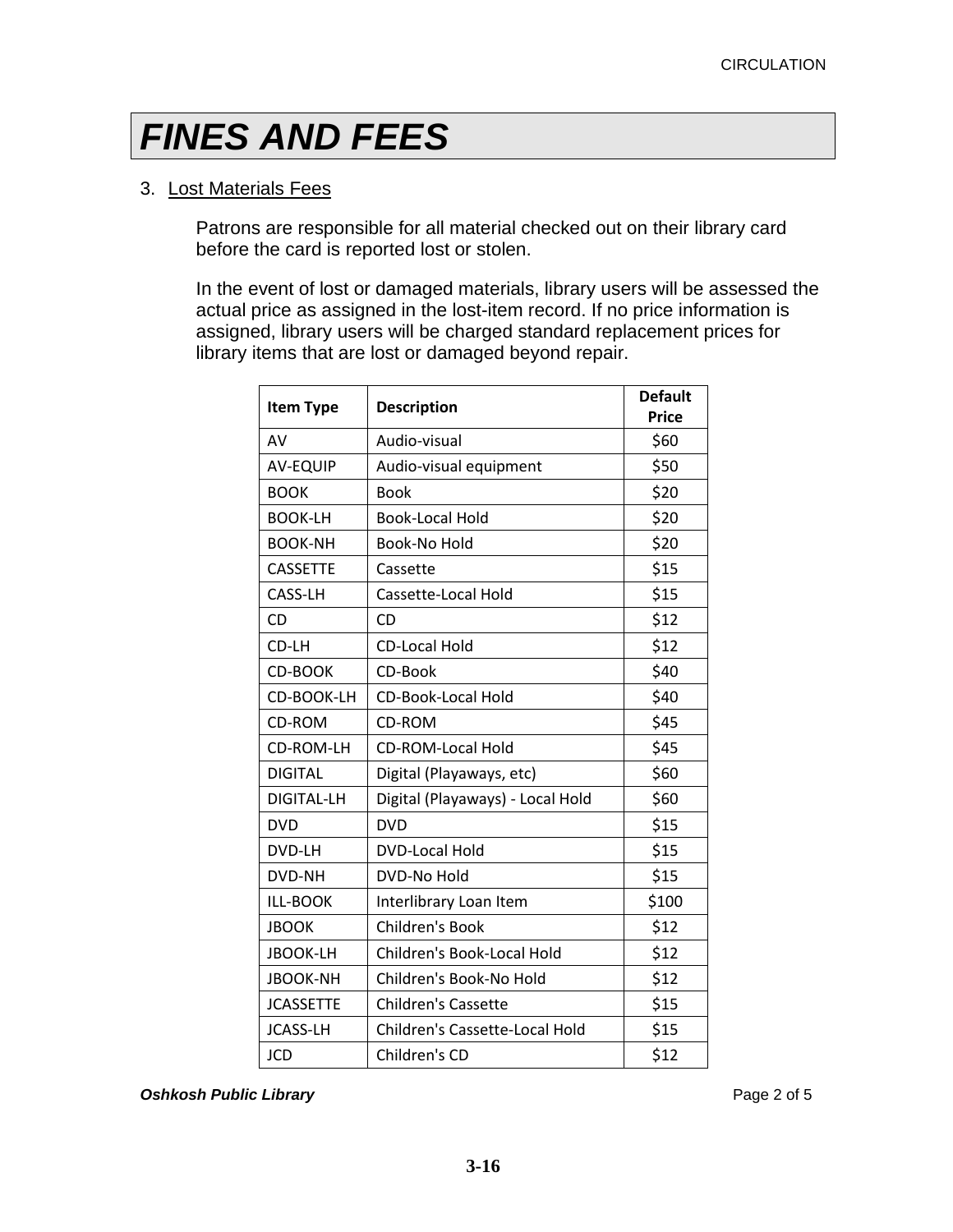| <b>Item Type</b>  | <b>Description</b>              | <b>Default</b><br><b>Price</b> |
|-------------------|---------------------------------|--------------------------------|
| JCD-LH            | Children's CD-Local Hold        | \$12                           |
| <b>JCD-BOOK</b>   | <b>Children's CD-Book</b>       | \$25                           |
| <b>JCD-BOOKLH</b> | Children's CD-Book-Local Hold   | \$25                           |
| JCD-ROM           | Children's CD-ROM               | \$45                           |
| JCD-ROM-LH        | Children's CD-ROM-Local Hold    | \$45                           |
| <b>JDIGITAL</b>   | Children's Digital              | \$60                           |
| <b>JDIGITALLH</b> | Children's Digital - Local Hold | \$60                           |
| <b>JDVD</b>       | Children's DVD                  | \$15                           |
| JDVD-LH           | Children's DVD-Local Hold       | \$15                           |
| <b>JDVD-NH</b>    | Children's DVD-No Hold          | \$15                           |
| JKIT              | Children's Kit                  | \$25                           |
| <b>JMAGAZINE</b>  | Children's Magazine             | \$5                            |
| <b>JSPECIAL</b>   | Children's Puppet/Puzzle/Game   | \$20                           |
| <b>JVIDEO</b>     | Children's Video                | \$15                           |
| <b>JVIDEO-LH</b>  | Children's Video-Local Hold     | \$15                           |
| KIT               | <b>Adult Kit</b>                | \$25                           |
| LONG-NH           | Long-Loan-No Hold               | \$20                           |
| <b>MAGAZINE</b>   | Magazine                        | \$5                            |
| MAG-LH            | Magazine                        | \$5                            |
| <b>MICROFORM</b>  | Microform                       | \$100                          |
| NEW-BOOK          | New book                        | \$20                           |
| <b>NEWSPAPER</b>  | Newspaper                       | \$2                            |
| <b>PAMPHLET</b>   | Pamphlet                        | \$2                            |
| <b>REF-BOOK</b>   | Reference Item                  | \$80                           |
| SHORTLOAN         | ShortLoan Item                  | \$20                           |
| UI-LOST           | Unreturned Item-DRA             | \$50                           |
| <b>UNKNOWN</b>    | Other                           | \$0                            |
| VIDEO             | Video                           | \$15                           |
| VIDEO-LH          | Video-Local Hold                | \$15                           |

Authorized staff may make exceptions for material that is significantly differently priced than the standard replacement charge prices. Library staff will check reputable sources for prices.

### **Oshkosh Public Library Page 3 of 5 Page 3 of 5**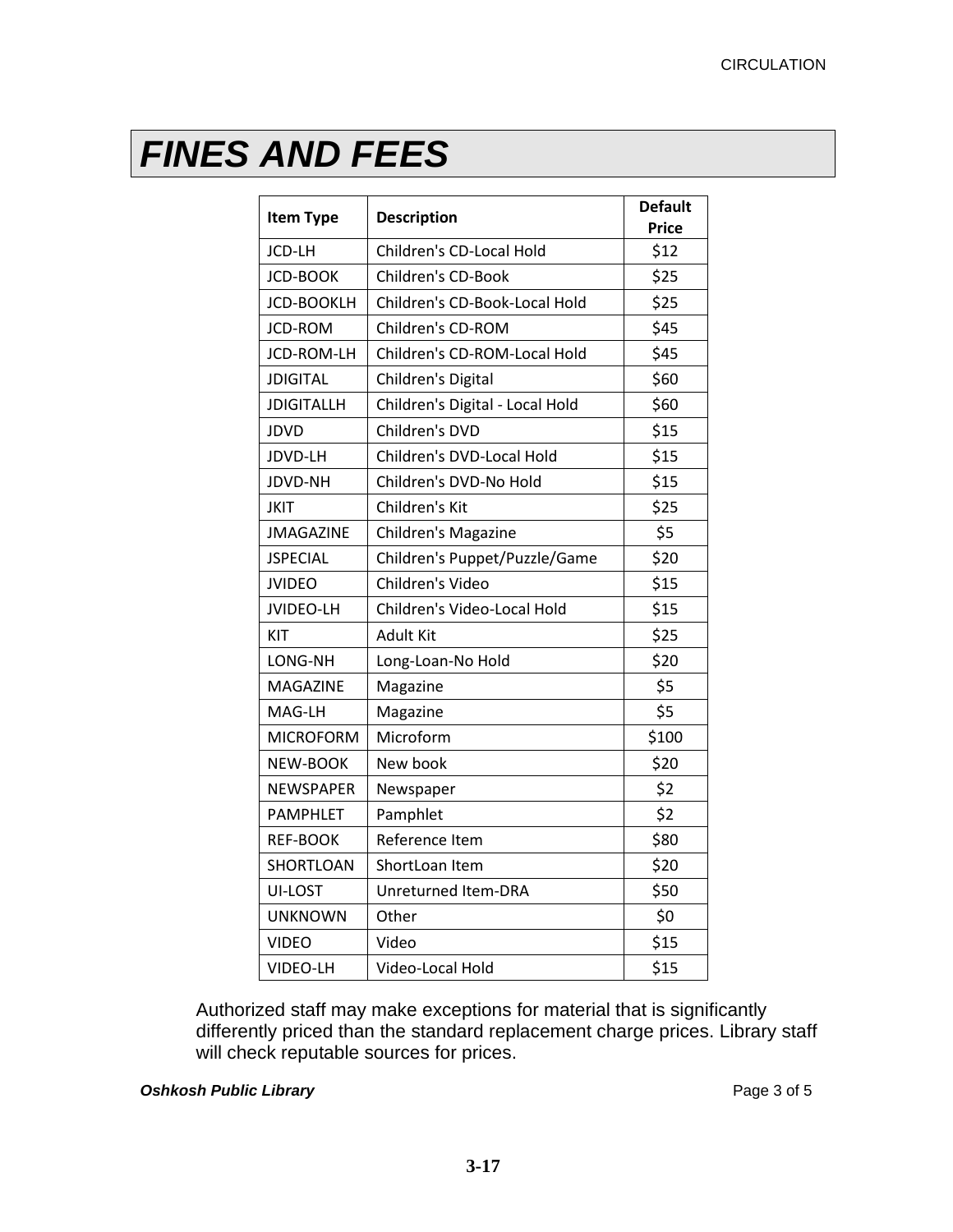In lieu of paying the standard replacement price, a patron may replace a lost item with a new exact edition copy of the lost item.

Payments will be refunded up to one year after the item is paid for, if the item is located by the borrower and returned to the library or is located by the library and the borrower can be contacted.

Billing practices of libraries loaning materials to Oshkosh Public Library patrons may vary.

#### 4. Standard Charges for Damages

In the event of minor damage, no fee will be assessed. If the damage is severe and/or requires pieces or accessories to be replaced, the actual replacement cost will be charged.

#### 5. Lost Library Card Replacement Fee

Patrons - 18 years old and above - \$1.00 Patrons under age 18 - \$0.50

### 6. Notary Public Service

No charge

### 7. Print Out, Photocopy, Scan & FAX Charges

| Computer print-outs and<br>Photocopies | $$0.10$ per page b&w<br>\$0.25 per page color |  |
|----------------------------------------|-----------------------------------------------|--|
| <b>FAX copies:</b>                     | \$2 flat fee                                  |  |
| Scan                                   | No charge                                     |  |
| Microfilm or Microfiche Prints:        | \$0.10 per page                               |  |

Except for coin-operated public equipment, payment is to be made at designated service desks.